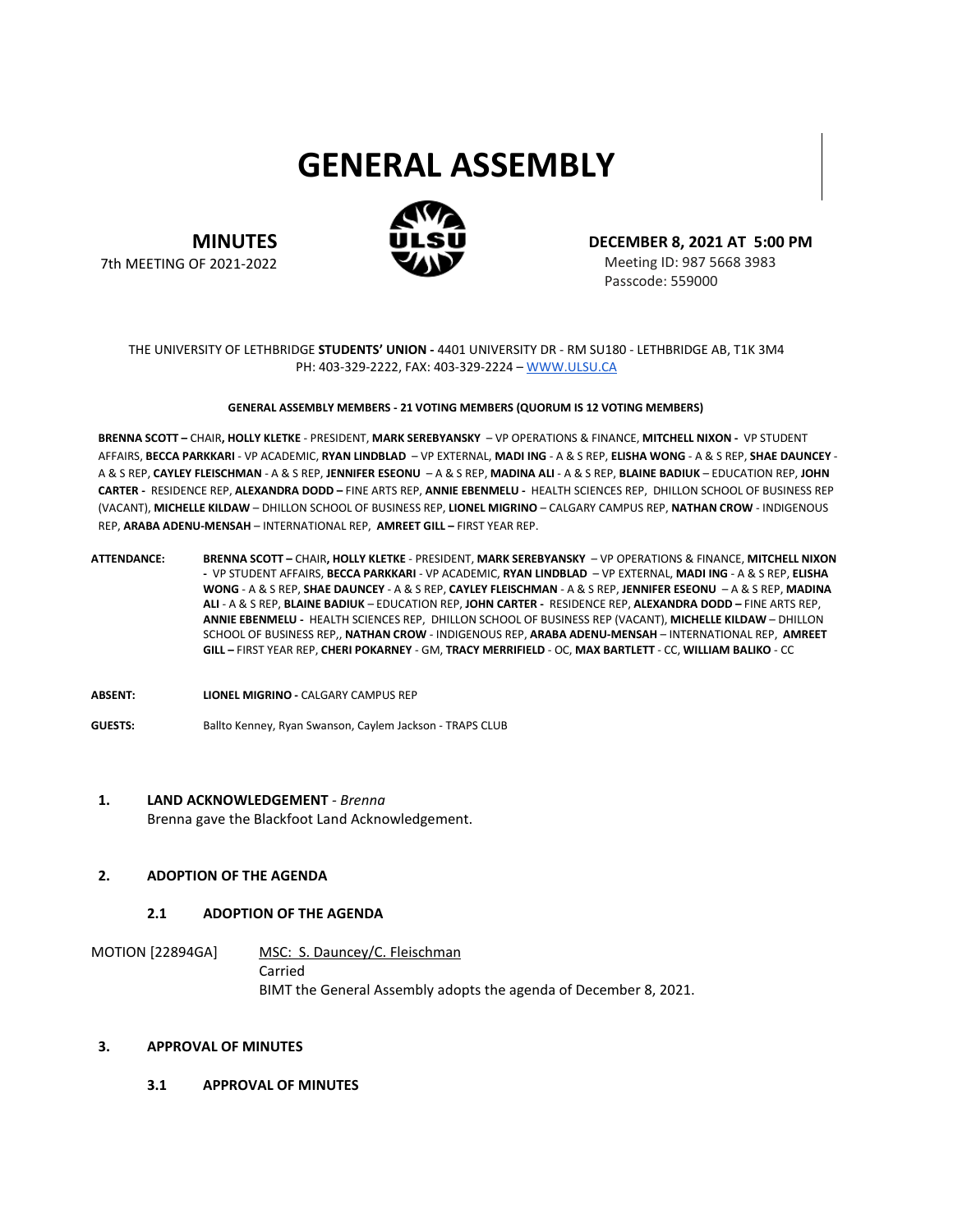No minutes available at this time.

# **4. CHAIR REMARKS** *- Brenna*

It's so nice to see everyone in person. Nice to have everyone here tonight. I know everyone is busy with finals at this time, so thank you for being here.

# **5. PRESENTATIONS TO COUNCIL**

**5.1 Sexual Violence Prevention Student Ambassadors -** *Janey Deacon-Rosamond, Olivia Kettle, Chloe Payton*

- Doing a monthly poster campaign with different messaging.
- We are in the UHALL Atrium every Thursday, and the SU Atrium every Monday.
- Urging everyone to take the Sexual Violence Education Training
- We have some future events coming up.
- Discussed the U of L Sexual Violence Policy and the amendments they woud like to make.
- If anyone has questions about the policy please reach out t[o su.external@uleth.ca](mailto:su.external@uleth.ca)
- Our goal is to provide education and support for students regarding sexual violence on campus.
- [sexualviolenceinfo@uleth.ca](mailto:sexualviolenceinfo@uleth.ca) is our contact information.

# **5.2 Dhillon School of Business By-election Candidates**

We have three candidates in the By-Election. They are as follows:

- Coral Skiba
- Gage Desteur
- **Riley Thomas**

Each candidate gave a speech and answered questions from the General Assembly. Voting followed immediately afterward. The winner of the election was Coral Skiba.

## **6. REPORTS** (Insert 6)

Please read each report as posted on the ULSU website. Reports are due by the 5<sup>th</sup> of each month.

# **6.1 VP OPERATIONS & FINANCE** *– Mark*

- It's been a very busy time.
- Unfortunately I was ill for a period of time, but I still tried to continue working remotely.
- Helping to promote a health food forum regarding Urban Market petition.
- Working on the faculty restructuring
- Working on documents to present to the U of L Board.
- Had our first Food bank Committee meeting. We are collaborating with the GSA.
- Attended a Senate meeting.
- Student VIP health plan meeting. I will provide an update in the new year.
- Attended an applied study presentation on the SU Food Bank.
- Thank you for the feedback from the Executive Accountability reports.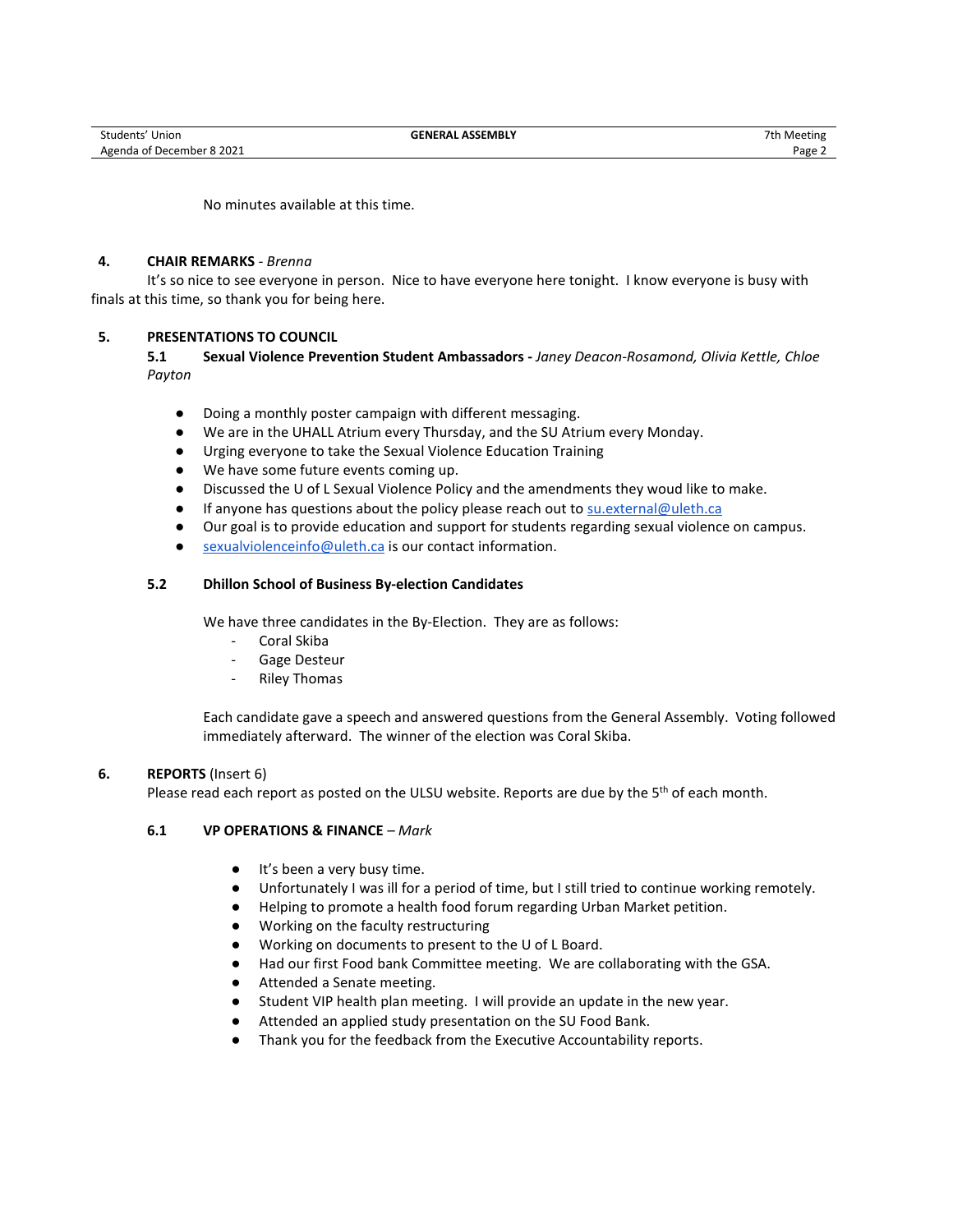# **6.2 VP STUDENT AFFAIRS** *– Mitch*

- Nice to see everyone in person.
- Excited to start my new position, transition has been a little difficult because I'm still in classes and doing finals. But a big thank you to the EC for all their assistance.
- Look forward to working with everyone.
- I attended my first Clubs Council meeting. Thank you to William for organizing that, and for all of your help. Would like to talk about SU initiatives at future Clubs Council meetings.
- Will be working on bringing back some events, including activities in the Zoo.
- Hoping to host more in-person events in the spring.
- Happy to be a part of the team.

# **6.3 VP ACADEMIC** *– Becca*

- Working with Martha and Madina on attending a virtual panel discussion on the topics above.
- Attending ongoing meetings with Greek Life.
- Joint Campus Labour Council meeting
- Involved with campus faculty restructuring
- Attended an alcohol and Drug Awareness Committee meeting.
- Received valuable feedback from the Executive Accountability reports. Thank you for the info.
- Met with ULFA regarding Faculty Restructuring and Collective Bargaining.
- Had a transition day with Mitch on Sunday.
- Attended the first Faculty Restructuring meeting.
- Worked on a FAQ for Faculty Restructuring. Will work with Kathleen Massey so that all the student's questions will be answered.
- I began working on the Stress-Less week, and mental health initiatives.
- Indigenous Relations Committee meeting.
- It's been a great semester, and I hope everyone gets recharged over the break. Excited for next semester.

# **6.4 VP EXTERNAL** *– Ryan*

- Advocacy Advisory Committee meeting.
- Indigenous Relations Committee meeting.
- Attended Greek Life meetings. If anyone wants an update please let us know.
- Urban Market / Chartwells meeting.
- Faculty restructuring meetings.
- Meeting with ULFA about Faculty Restructuring.
- GA bonding meeting.
- Executive Accountability thank you so much for the feedback from the survey.
- The EC went to lunch with Carmen Guenther, as it was her last day at the university. Carmen was amazingly helpful to the SU this past year and we wish her the best.
- For the rest of December I will be continuing to work into the Christmas break for a while to finish up some projects.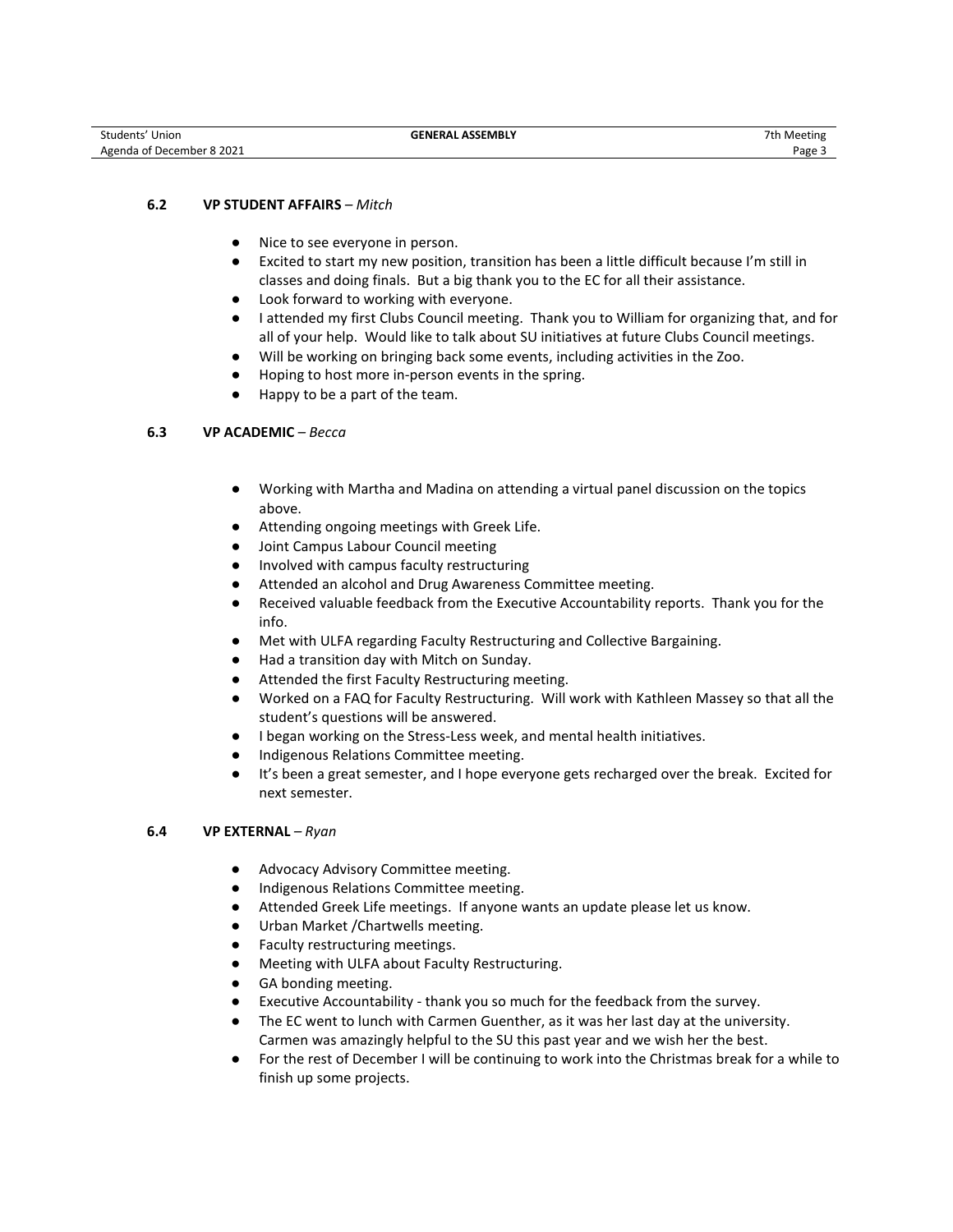| Students' Union           | <b>GENERAL ASSEMBLY</b> | 7th Meeting |
|---------------------------|-------------------------|-------------|
| Agenda of December 8 2021 |                         | Page 4      |

- Meeting with Minister Isaac to discuss Campus Sexual Violence.
- Meeting with Rachel Thomas (Harder) this month.
- CAUS Holly and I attended the Student Legislative Council meeting for CAUS. UCSU has decided they are going to be leaving CAUS this year.

# **6.5 PRESIDENT** *– Holly*

- It's been a busy couple of weeks.
- Attended the food service meetings regarding Chartwells. There will be a food forum tomorrow.
- Arts and Science Council meetings.
- CAUS meeting.
- Joining Campus Labour council meeting.
- ULFA meeting
- Board Governance meeting.
- Senate meeting
- Wrapped up strategic planning.
- GFC executive meeting.
- Student VIP health and dental meeting.
- Working on our Board report for tomorrow's BOG meeting.
- Received EAC feedback, and I'm very grateful for the information.
- Had an onboarding session with Mitch on Sunday.
- I would like to express my gratitude to everyone for an amazing semester.

## **6.6 ARTS & SCIENCE -** *Cayley, Shae, Elisha, Madi, Jennifer or Madina*

- Arts and Science Council meeting
- Faculty Restructuring meeting.
- Met with Holly about Faculty Restructuring.
- Working on the Speakers Series.
- Going to try and organize an Arts and Science bonding event.
- **6.7 DSOB** *Mitchell or Michelle*

*Nothing to report at this time.*

**6.8 FINE ARTS** – *Alexandra*

*Nothing to report at this time.*

## **6.9 INTERNATIONAL** – *Araba*

- General Council meeting.
- Attended Faculty Rstruting meeting.
- Advocacy Advisory meeting.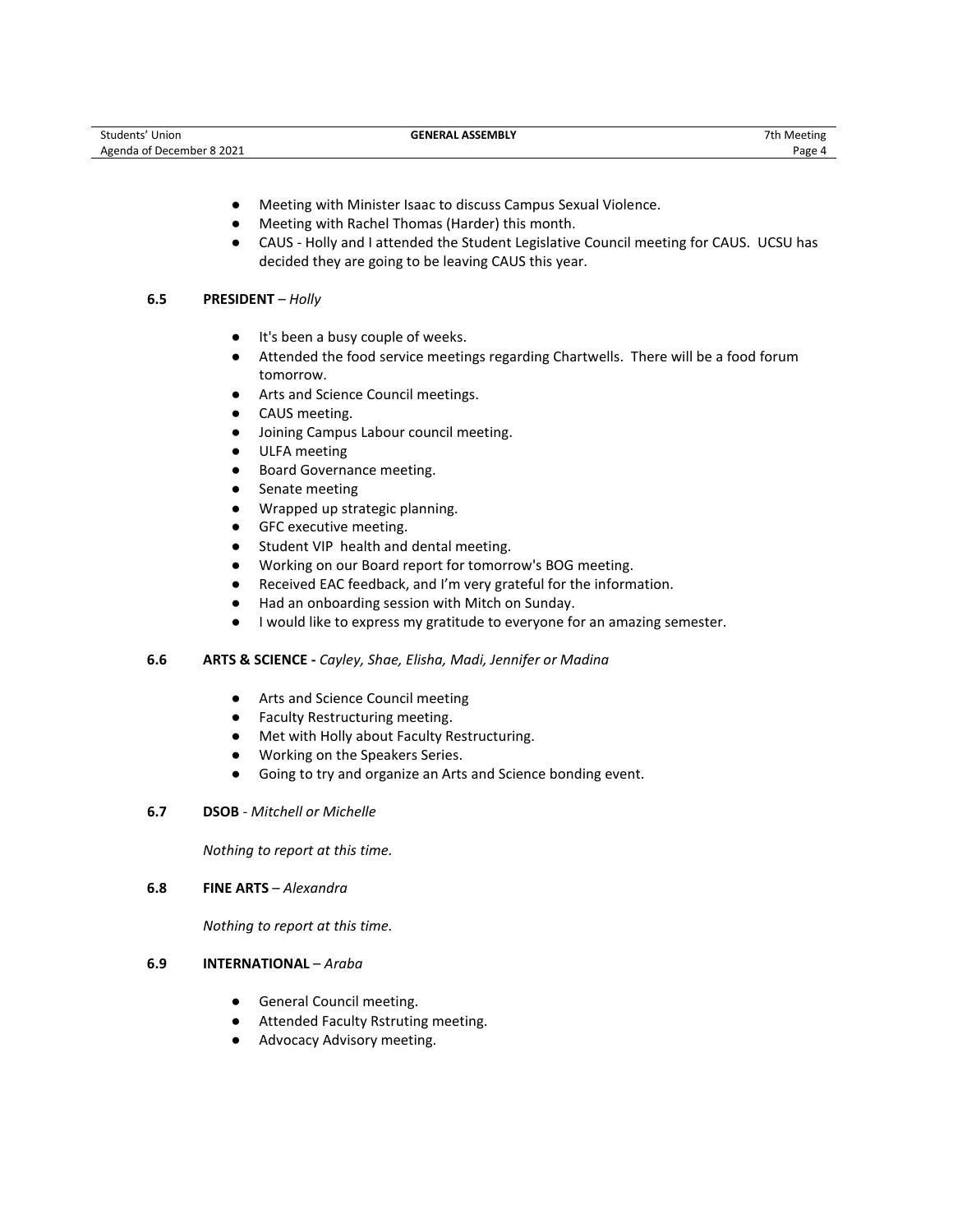# **6.10 RESIDENCE** – *John*

- Working on mental health initiatives.
- **6.11 CALGARY CAMPUS** *Lionel Absent*

#### **6.12 INDIGENOUS** – *Nathan*

- Collaborated with the Iikaisskini Indigenous Student Centre with the Meeting of Empathy film on November 30th.
- Sat on the discussion panel that occurred at the end of the film.
- Reached out to the FNMI Club President to discuss collaboration and support for them.
- Meeting with Abby Morningbull.
- Met with Tanya from Mental Health Canada about an Indigenous event in January.
- Indigenous mentoring event will be occurring in January.
- Indigenous Relations Committee
- Daily and weekly social media updates

# **6.13 EDUCATION** – *Blaine*

- Meeting with the Associate Dean to discuss Faculty Restructuring from an Education Faculty perspective.
- EUS (Education Undergraduate Society) has added an Indigenous Education director position, and we believe we are the first student local in the province to have such a position.
- Thank you to Holly and the exec team for their assistance and support of the PSIII luncheon initiative.

## **6.14 HEALTH SCIENCES** – *Annie*

- Met with Holly regarding committees.
- Attended the advocacy meeting
- **6.15 1ST YEAR STUDENT** *Amreet Nothing to report at this time.*

# **7. ITEMS FOR INFORMATION**

-

**7.1 LETTER TO THE BOARD OF GOVERNORS** - *Holly* Discuss and sign an organizational letter to the Board of Governors.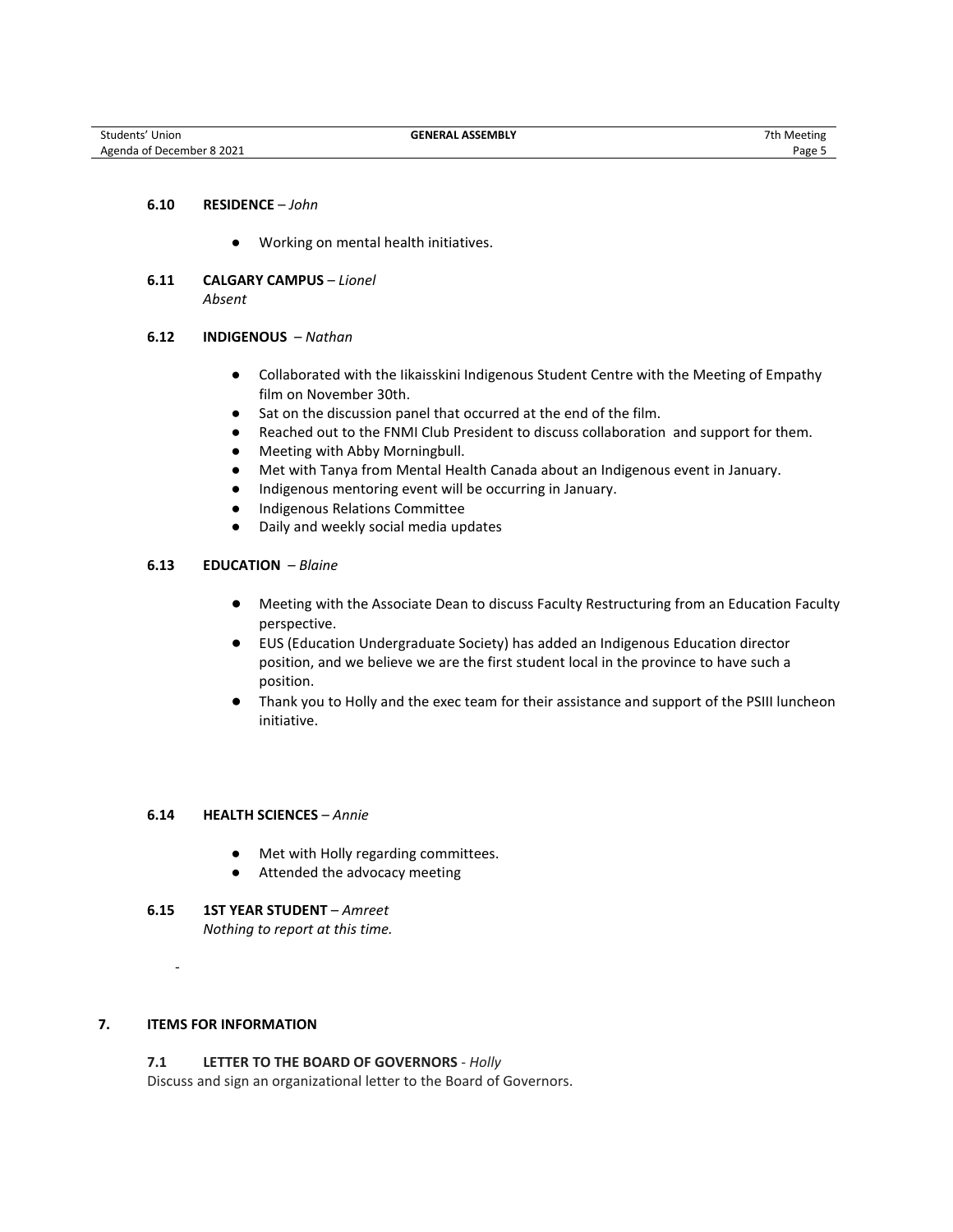# **7.2 MEETING SCHEDULING -** *Holly*

● Holly would really appreciate it if everyone could send her your class schedules for next semester so that we can schedule meeting times for our committees.

# **7.3 EXECUTIVE ACCOUNTABILITY** - *Elisha*

● Discussed whether the GA should also have an accountability survey and who should facilitate that.

# **8. ITEMS FOR ACTION: CLUBS, GROUPS, AND INDIVIDUALS 8.1 REINSTATEMENT OF FULL CLUB STATUS TO T.R.A.P.S -** *Holly*

MOTION [22895GA] MSC: H. Kletke/M. Serebryansky

Carried

BIMT the General Assembly reinstate full club status to the Tabletop Roleplaying and Players Society.

The club over the summer had breached policy and protocols of the university and the SU regarding COVID, so they were temporarily put on probation. Ballto Kenney presented for the club. They recognize a mistake was made on their part, and they will ensure that it will never happen again. This club has a large membership and many students are engaged in the club's activities. Ryan Swanson also spoke about the importance of the club to him, and states he would not have enjoyed his time on campus without his participation in this club. The ULSU EC stated that the club has been very cooperative through this time and would be comfortable with reinstating the club.

# **9. ITEMS FOR ACTION: ULSU BUSINESS**

# **9.1 ELECTIONS SCHEDULE CHANGES** *- Cheri*

MOTION [22896GA] MSC: R. Lindblad/C. Fleischman

Carried

BIMT the General Assembly ratify the following revised election schedule for the 2022 election cycle.

- Nominations open February 7, 2021 at 8:30am.
- Nominations close February 18, 2021 at 3:00pm.
- Orientation is February 18, 2021 at 5:00pm
- Campaigning begins February 27, 2021 at 8:30am.
- Campaigning ends March 7, 2021 at 9:00am.
- Voting begins on March 8, 2021 at 9:00am.
- Voting ends on March 11, 2021 at 3:00pm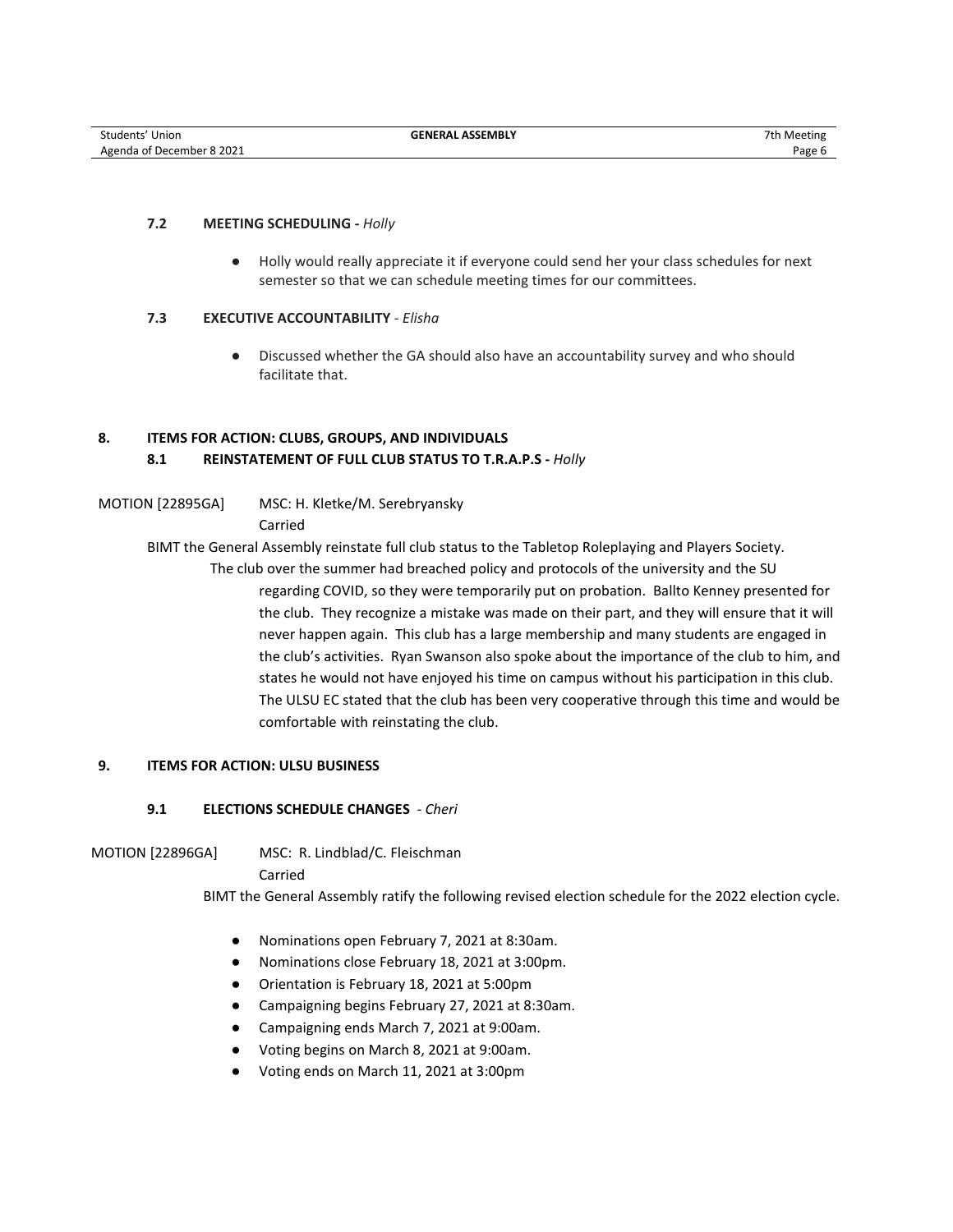● Results announced on March 11, 2021 at 5:00pm.

The SU had originally wanted to push back the dates of the SU Election in order to allow more time to advertise for the GA position and election in general. It's come to our attention that ORS was hoping to keep the dates at the original dates because they utilize the newly elected candidates to assist in hiring the incoming RA's. We like to collaborate with ORS on our election as we appreciate the contribution of votes we receive from Housing students for our election turnout.

# **9.2 NEW MANDATORY NON-INSTRUCTIONAL FEE FOR 2022 - INFORMATION TECHNOLOGY SERVICES - TECHNOLOGY FEE**

(Insert 9.2 & 9.3) - *Mark*

MOTION [22897GA] MSC: M. Serebryansky/ R. Lindblad Carried.

> To introduce a new MNIF, institutions must receive formal approval from their student council(s). Institutions must demonstrate approval prior to introducing a new MNIF by attaching a resolution passed by its student council(s) with the following basic elements of the new fee:

- The fee title
- The fee level, and
- The goods and services supported by the fee revenue

BIMT the General Assembly approve the Information Technology Services Fee as presented in attachment 9.2, effective May 1 2022.

- change to april 30 - also this motion is repeated, check IT fees repeated. Ask mark

-

# **9.3 NEW MANDATORY NON-INSTRUCTIONAL FEE FOR 2022 – FACULTY OF HEALTH SCIENCES – BACHELOR OF NURSING LAB AND PLACEMENT FEE**

# (Insert 9.2 & 9.3) - *Mark*

MOTION [22898GA] MSC: B. Parkkari/M.Ali

Carried

One Abstention

BIMT the General Assembly approve the Information Technology Services Fee as presented in attachment 9.2, effective May 1 2022.

# **10. OTHER BUSINESS**

**Ryan - Ga bonding event tonight up in the Zoo. A big thank you to our chair Brenna, we're lucky to have you, and thank you for all of your hard work as our chair this year.**